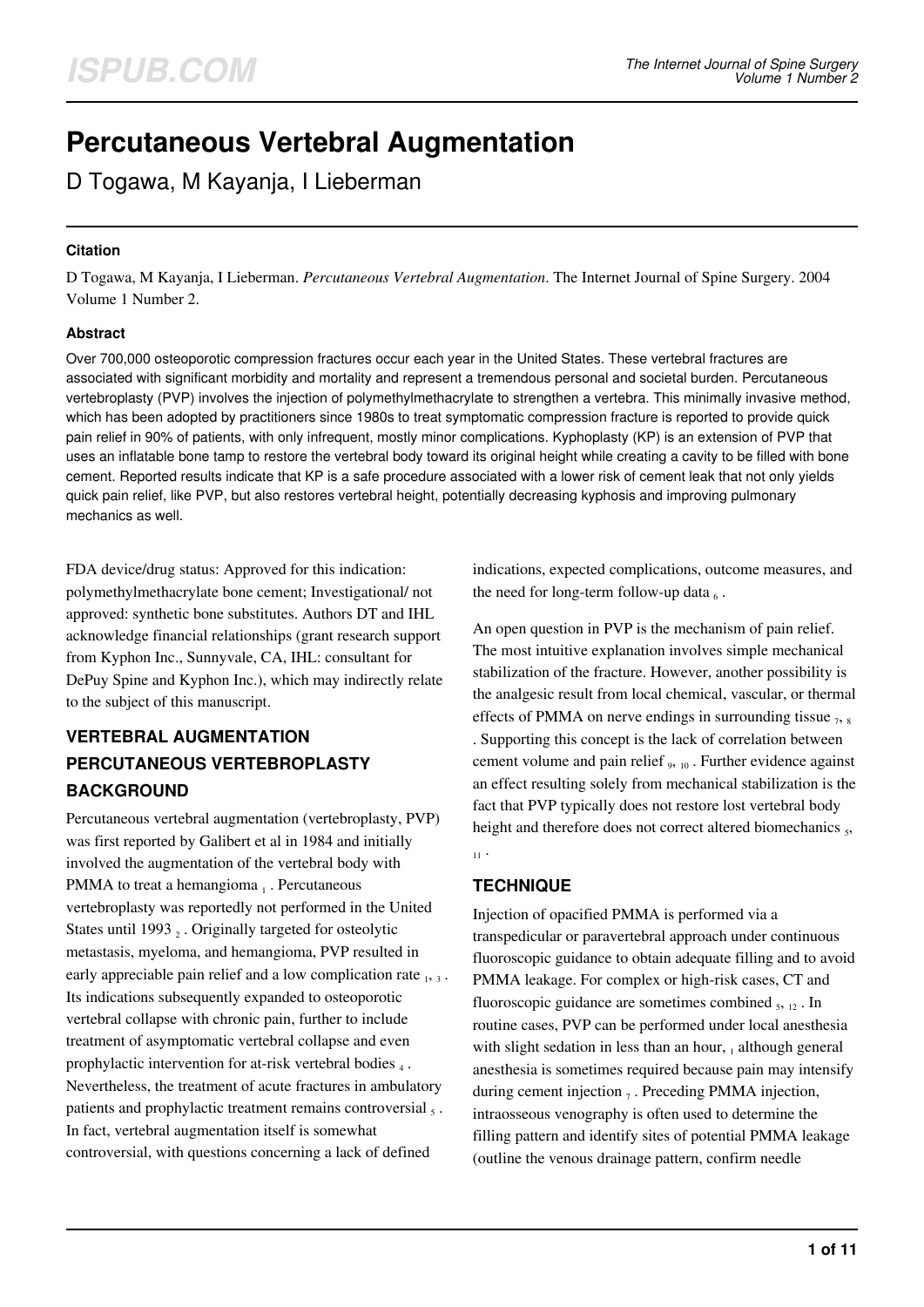placement within the bony trabeculae, and delineate fractures in the bony cortex). However, others have dispensed with routine venography  $\mu$ .

Contraindications to vertebroplasty include; coagulopathy, absence of facilities to perform emergency decompressive surgery in the event of a complication, and extreme vertebral collapse (>65% to 70% reduction in vertebral height)  $_7$ .

# **RESULTS**

From 1985 to January 2005, there were 407 paper related to vertebroplasty published in peer reviewed journals. Vertebroplasty data from over 1,000 patients have been reported in several case series  $_3$ ,  $_5$ ,  $_{11}$ ,  $_{12}$ ,  $_{13}$ ,  $_{14}$ ,  $_{15}$ ,  $_{16}$ ,  $_{17}$ ,  $_{18}$ ,  $_{19}$ ,  $_{20}$ , <sup>21</sup>, 22, 23, 24, 25 . The longest reported follow-up is three years, although the first paper on vertebroplasty was published in 1987. Reportedly, pain has been reduced in 70%-90% of patients. There have been no reported cement failures, and only two reported cases of fracture progression in the treated vertebral bodies (caused by inadequate cement fill). Barr et al. reported the results of 47 patients treated with vertebroplasty with an average follow up of 18 months  $_5$ . The report outlines marked to complete pain relief in only 63% of patients with osteoporotic vertebral compression fractures.

Vertebroplasty, however, does not address the spinal deformity. Also, this technique requires a forcefull cement injection using low viscosity cement thus increasing the risk of cement leaks through the fracture clefts or the venous sinuses. Evans et al. reported their retrospective results of 245 cases with an average follow-up of 7 months. In this study pain score was significantly decreased and the ability to perform activities of daily living was significantly improved following vertebroplasty  $_{17}$ . Alvarez et al. determined the factors affecting the outcome of PVP through a retrospective review of 260 cases . Their results showed that the presence of two or less symptomatic vertebrae (p<0.03), the American Society of Anesthesiologists status I  $(p<0.001)$ , the presence of signal changes on magnetic resonance images (p<0.001, highest odds ratio), and the collapse of the vertebral body less than  $70\%$  (p<0.001) are the predictable factors for favorable post-operative outcome. These results suggest that appropriate patient selection is essential for achieving clinical success.

#### **COMPLICATIONS**

The principal risk of PVP, which involves the forced injection of low-viscosity PMMA cement into the closed space of the collapsed vertebral body, is cement extravasation. Extravasation rates are as high as 65% when used to treat osteoporotic fractures  $_3$ ,  $_{19}$ . The likelihood is greater when using cement with a liquid rather than paste consistency, or with higher PMMA volume  $_{16}$ . However, in most settings, the majority of extravasations have no clinical relevance, at least in the short term  $\ldots$ 

The consequence of an extravasation depends on its location. In epidural or foraminal extravasation, nerve root compression and radiculopathy is the major risk. This occurred in 11 of 274 patients (4%) treated by Deramond  $_{12}$ . Three of those patients required surgical nerve root decompression. Others have been described a 5 % rate of radiculopathy as well  $_{9,26}$ . Extravasation into perivertebral veins can cause cement embolism to the lungs; deaths attributed to cement embolism have been documented. However, 2 reported deaths attributed to pulmonary embolism were felt to be unrelated to the procedure; no cement material was detected by chest x-ray of the first patient  $_7$ ,  $_2$ , and the second pulmonary embolism arose from deep venous lower extremity thrombosis  $_{12}$ . On the other hand, extravasation into adjacent disks or paravertebral tissue, although common, generally produces no patient symptoms and carries little clinical significance; many such extravasations can be avoided by careful needle positioning  $12$ 

Other operative and long-term complications of PVP are specific to PMMA as a filler  $_4$ ,  $_{11}$ ,  $_{28}$ . The physician may work with PMMA in large batches in order to keep it liquid and to extend the working time for vertebroplasty. However, its high polymerization temperature (86°C to 107°C within cement core) can damage adjacent tissue, including the spinal cord and nerve roots  $_{29}$ , leading to an inflammatory reaction and transitory exacerbation of pain  $_7$ . When injecting PMMA monomer, physician vigilance and caution is required. Absorption of PMMA monomer during the injection can induce hypotension by virtue of its cardiotoxic and arrythmogenic properties . Keeping in mind that placing a material in the spine affords proximity and access to the chest and the heart, vertebral augmentation with PMMA demands meticulous attention to technique.

Overall, the risk of complications that carry clinical significance following PVP for osteoporotic vertebral fracture is felt to be 1% to 3%, and most potential complications can be avoided with good technique  $\overline{12}$ .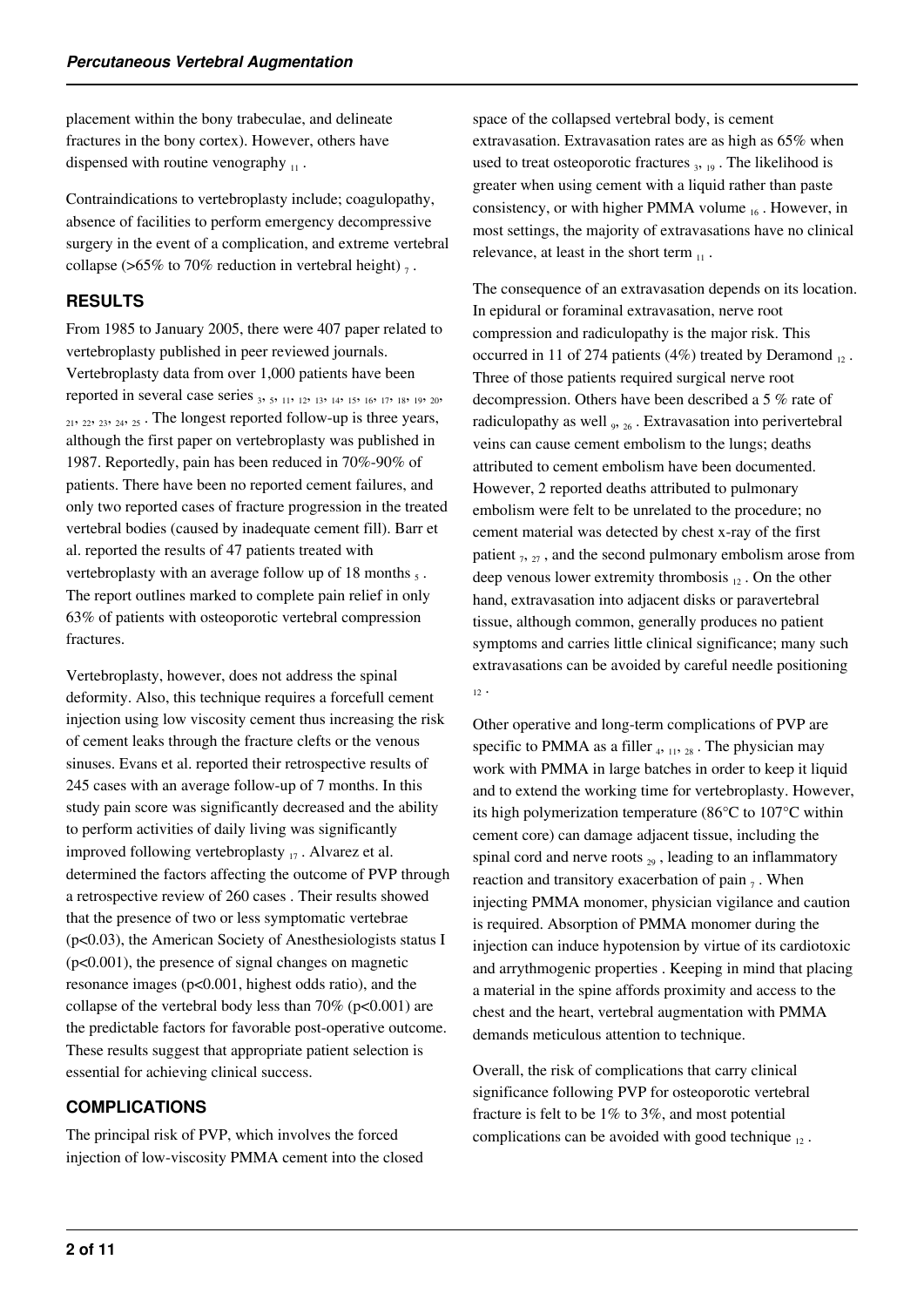# **KYPHOPLASTY BACKGROUND**

Kyphoplasty is an advanced surgical technique having evolved from a marriage of vertebroplasty with balloon angioplasty. It has a number of potential advantages, including lower risk of cement extravasation and better restoration of vertebral body height. A cannula is introduced into the vertebral body, via a transpedicular or extrapedicular route, followed by insertion of an inflatable bone tamp, which when deployed, reduces the compression fracture and restores the vertebral body toward its original height. This then creates a cavity to be filled with bone cement. The cement augmentation can now be completed with more control into the low-pressure environment of the preformed cavity with viscous, partially cured cement. Using a cannula for bone filler with a steel stylet as a plunger enables the operator to apply cement at considerably higher viscosity than is possible with injection through a 5-cc syringe and 11 gauge needle. Both the higher cement viscosity and controlled fill reduce the risk of cement extravasation. Filling is performed under continuous lateral fluoroscopic guidance similar to vertebroplasty. The procedure can be performed under general anesthesia or local with intravenous sedation; most of the patients are able to return home the same day of procedure.

# **TECHNIQUE**

With the patient under general or local anesthesia in prone position on a radiolucent spinal frame, two C-arms are positioned for antero-posterior and lateral fluoroscopic images. Once positioned the C-arms or patient are not moved to ensure repeatable images throughout the case. Two 3-mm incisions are made at the vertebral level, parallel to the pedicles in both planes. Then a guide wire or biopsy needle is advanced into the vertebral body via a transpedicular or extrapedicular approach, depending on fracture configuration and patient's anatomy. The guide wire is then exchanged for the working cannula using a series of obturators. Once the working cannula is positioned the surgeon reams out a corridor to accommodate the inflatable bone tamp (IBT) and positions IBT under the collapsed endplate. To deploy the IBT, inflation proceeds slowly under fluoroscopy until maximum fracture reduction is achieved or the balloon reaches a cortical wall. At this point the surgeon deflates and removes the IBT, mixes the cement, pre-fills the cement cannulae and allows the cement to partially cure in the cement cannulae. Partially cured PMMA is then slowly extruded into the vertebral body through each pedicle under

continuous lateral fluoroscopic guidance. This technique permits a controlled fill. In most instances, the volume of cement can slightly exceed that of the bone cavity to interdigitate filler from the central bolus with the surrounding bone. Once filling is complete and the cement has hardened the surgeon removes the cannula and closes the 3mm incisions.

### **RESULTS**

In our ongoing Institutional Review Board approved study 30,  $31, 32$ , over 900 consecutive kyphoplasty procedures were performed in over 300 patients between April 1999 and February 2004. The mean age was 69 years (range 35-89). The mean duration of symptoms was 7 months. Outcome data was obtained by administering the Short Form-36 health survey (SF-36), and visual analog scale (VAS) for pain rating, additionally the patients underwent detailed neurological and radiographical examinations pre- and postoperatively. Peri-operative and clinical follow-up revealed that the procedure was well tolerated with improvement in pain and early mobilization. The levels treated ranged from T3 to L5 with 47% of the vertebrae at thoraco-lumbar junction. Length of stay ranged from 0.5 day to 9 days (mean 1.1 day). In our experience there were no clinically significant cement leaks and no peri-operative complications attributable to the inflatable bone tamp or tools. SF-36 data pre- and post-operative are available on over 230 patients (72%) with follow-up ranging from 1 week to 59 months (mean 14 months). SF-36 scores improved in every category, statistically significant in all but the General Health modality. Physical function improved from 22.0 to 36.0 (p≤0.0001). Role physical improved from 9.3 to 27.3 ( $p \leq 0.0001$ ). Bodily pain improved from 22.4 to 41.9 (p≤0.0001). Vitality improved from 31.4 to 40.7 (p≤0.0001). Social function improved from 37.7 to 61.2 (p≤0.0001). Role emotional improved from 54.8 to 65.5 (p=0.030). Mental health improved from  $63.1$  to  $68.0$  ( $p < 0.001$ ). General health was unchanged from 51.3 to 49.2 (p=0.067). The VAS scores improved from a preoperative level of 7.0 to an initial postoperative level of  $3.2$  (p<0.0001). At last follow-up examination, the value remained unchanged at 3.4  $(p<0.0001)$ .

Ledlie et al. reported functional and radiographic outcomes in the first 96 kyphoplasty patients with 133 fractures  $_{33}$ . Their follow-up period was minimum 12 months and the mean patient age at the time of surgery was 76 years (51-93). With regard to pain as rated by the patient using a 10-point VAS, the mean score was decreased to 1.4 at the 1-year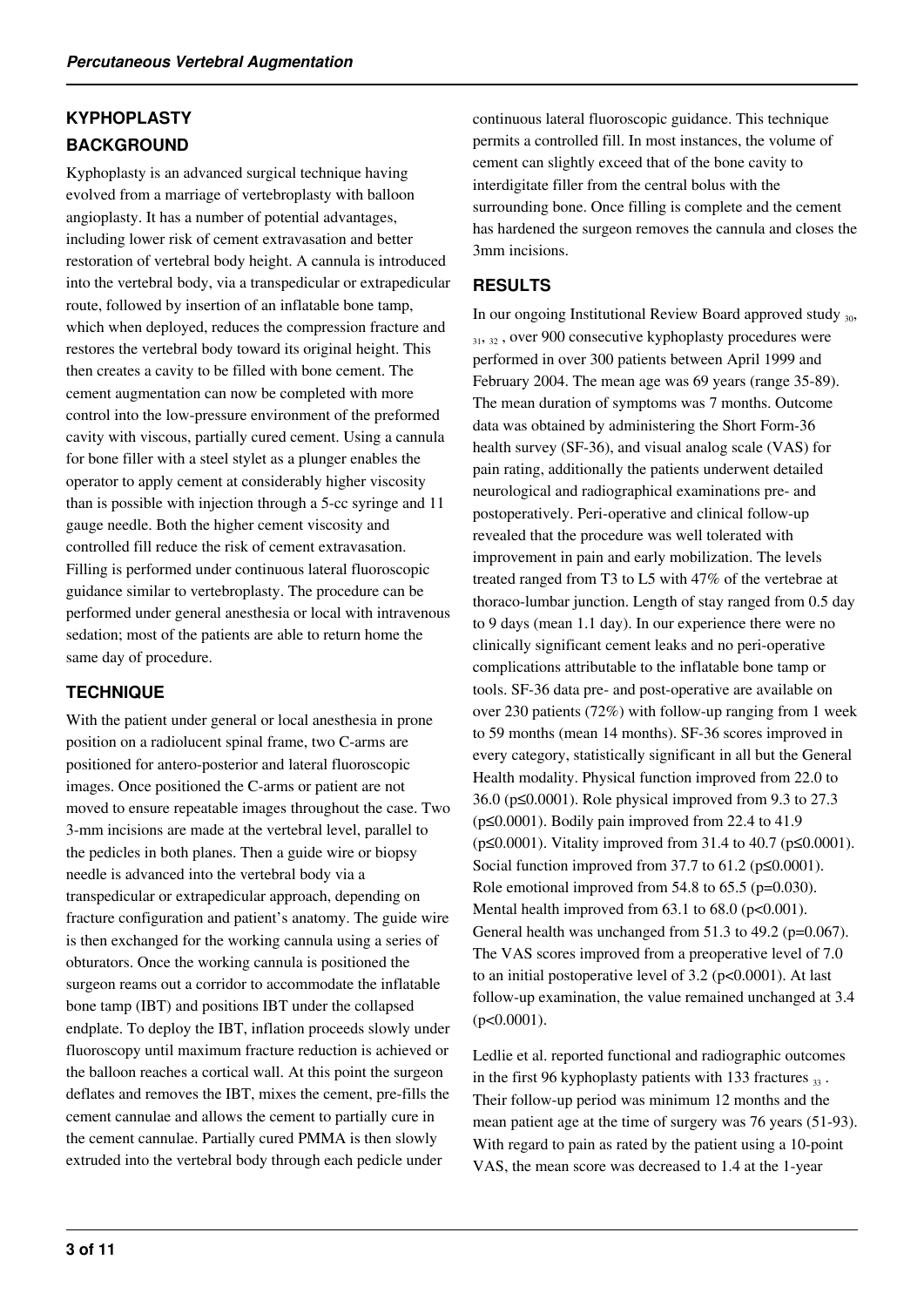follow-up, while the mean preoperative VAS score was 8.6. Ambulatory status was also improved postoperatively. Over 90% of the patients (27/29, with 1 year follow-up) were ambulatory at 1 year, while only 35% of the patients (28/79) were ambulatory preoperatively.

Phillips et al. also reported their early radiographic and clinical results of kyphoplasty  $_{34}$ . In this study 29 patients with 61 fractures between T6 to L5 were evaluated. The mean age of these 29 patients was 70 years. Their clinical information including pain relief, improvement in activity, and satisfaction with the surgical procedure as well as their sagittal spinal alignment on the standing radiographs were assessed and followed up to 1 year. Average pain scores were significantly decreased to 2.6 and 0.6, at 1-week and 1 year, respectively, while average pain score was 8.6 preoperatively.

In addition to good clinical results, height restoration by kyphoplasty has been reported in several studies. Our initial results showed height restoration in 70% of 70 fractured vertebrae treated with kyphoplasty. In patients in whom the vertebral fractures were reduced by kyphoplasty, vertebral height was increased by a mean of 46.8%.

Garfin et al. reported in a prospective multi-center series that the average anterior and midline height were 83+/-14 % and 76+/-14 % before treatment respectively, that were increased to 99+/-13 % and 92+/-11 % after the treatment respectively. In vertebral bodies with 15% or more of the estimated height lost, the average anterior and midline height were 68+/-12 % and 64+/-13 % before treatment respectively, that improved to 84+/-14 % and 90+/-12 % after the treatment respectively  $35.$ 

Ledlie et al. reported from radiographic measures anterior and midline points of the fractured vertebrae using the two nearest normal vertebrae as reference points  $_{33}$ . At 1 year, the anterior vertebral height was 85% of the predicted height and midline height was 89%, while their preoperative heights were 66% and 65%, respectively.

Phillips et al. also reported that local kyphosis improved by a mean of 14 degrees in patients with reducible fractures  $_{34}$ .

# **COMPLICATIONS**

To date, there is no case report that document serious neurological complications after Kyphoplasty with the exception of a few cases related to inappropriate cement injection and needle placement in the early phase  $35$ . In our series of patients  $30, 31$ , cement extravasation was seen in less than 10% of cases. No problems were identified clinically as a result of these extravasations immediately after surgery or at final follow up. In one patient a myocardial infarction occurred as a result of fluid overload during the procedure.

In a separate prospective multi-center series reported by Garfin et al., there were six major complications out of six hundred cases associated with the kyphoplasty procedure. Four of these were neurologic complications  $(0.75\%)_{36}$ . These were directly attributable to surgeon error and breach of technique.

To date no reports of primary or secondary infection of the cement mantle have been published. In our series of over 300 patients we had no primary infections. We did however encounter one hematogenous infection 2 years after the kyphoplasty in a patient receiving multiple blood and platelet transfusions for Waldenstroms macroglobulinemia.

Ledlie et al. reported that asymptomatic cement leaks were noted in 9% of vertebral bodies treated, but no device or procedure related complications were reported  $_{33}$ .

Phillips et al. reported that asymptomatic cement leaks were observed in 6 of 61 vertebral fractures (9.8%) . In this series as well there were no clinical consequences attributable to the bone tamp or cement deposition.

# **MECHANISM OF PAIN RELIEF**

The etiology of pain after an osteoporotic or an osteolytic vertebral collapse is multi variate (biomechanical, physiological, or neurogenic). Although a number of reports describing clinical results of vertebral augmentation reveal good pain relief, the mechanism of this relief remains unclear. The most intuitive explanation involves simple mechanical stabilization of the fracture; the cement stabilizes the vertebral bodies and offloads the facet joints. However, another explanation is that analgesia results from local chemical, vascular, or thermal effects of PMMA on nerve ending in surrounding tissue. Supporting this concept is the lack of correlation between cement volume and pain relief. Further evidence against an effect resulting solely from mechanical stabilization is the fact that percutaneous vertebroplasty typically does not restore lost vertebral body height and therefore does not correct altered biomechanics. Another potential mechanism of pain relief involves the normalization of strains through the centrum and away from the cortices of the vertebral body. It has been shown that with osteoporosis the centrum of the vertebral body becomes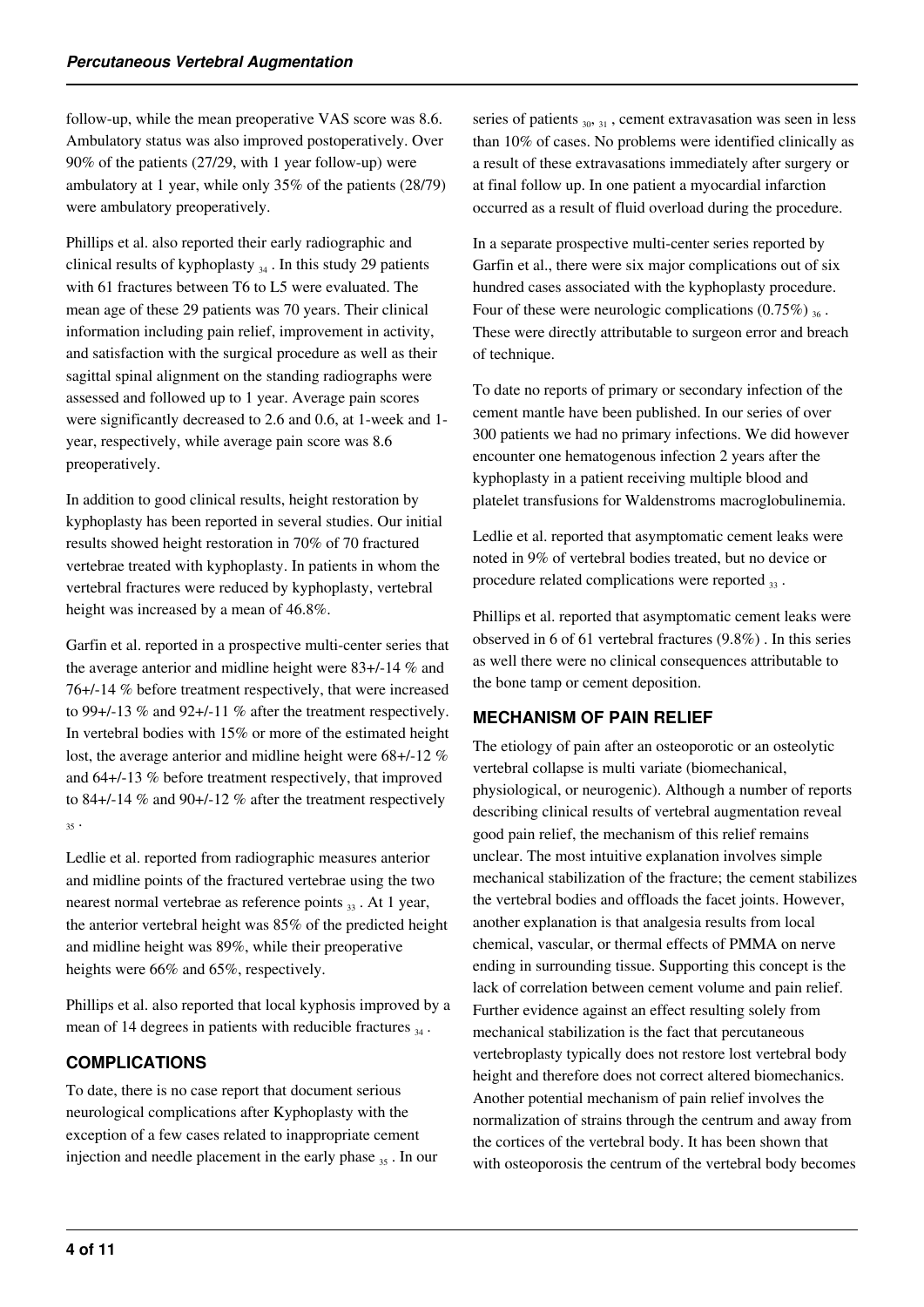deficient and the axial load is transmitted to the vertebral body walls. By augmenting the centrum with or without a sagittal realignment the force transmission may now be normalized  $\alpha$ . The contribution of metabolic bone disease such as osteomalacia to the pain remains unclear.

#### **BIOMECHANICS**

The ability for organ systems to compensate for changes diminishes as humans age. The skeletal system and spinal column also become more vulnerable to fractures with increased age. There is a significant decrease in vertebral body strength with aging, resulting from the loss of cancellous bone support  $_{38}$ ,  $_{39}$ . The compressive strength of any bone is dependent on numerous factors, including the species, site, health status, and quality of bone. The compressive strength of normal human cancellous bone shows great variation but typically resists 5 megapascals (MPa) or 725 pounds of load per square inch (psi)  $_{40}$ . Osteoporotic vertebral bone would exhibit compressive strength in the lower region of this range (<2 MPa, or 290 psi), whereas younger, healthier, or cancellous bone from other sites may exhibit compressive strength in the upper region of this range. Carter and Hayes showed a strong correlation between bone density and the strength of cancellous bone  $_{41}$ . The compressive strength of trabecular bone increases approximately with the square of its density. Therefore, doubling the density of a given bone will result in a fourfold increase in compressive strength. In contrast, if the density of the bone were decreased by 50%, the remaining compressive strength would be only 25% of original value  $\alpha$ . Bell also reported a direct correlation between bone loss and strength, noting that a decrease of 25% in the osseous structure resulted in a 50% decrease in vertebral strength  $38$ . Rockoff et al further characterized the effects of age on loss of bone strength, by analyzing the cancellous or trabecular bone's ability to compensate for applied forces  $_{43}$ . The cancellous vertebral body bone carries approximately 55% of axial loads in the adult spine, under the age of 40, but this percentage declines to only 35% after the age of 40. These changes in bone density are directly responsible for the 4% annual incidence of VCFs in postmenopausal women (primary osteoporosis)  $_{44}$ . These fractures can result in functional limitations such as decrease in the gait velocity, an increase in muscle fatigue, and additional falls.

The thoracic and thoraco-lumbar regions of the spine have a natural kyphotic curvature. This curvature biomechanically places the ventral thoracic spine at an increased risk for

developing compression fractures as a consequence of axial loads 45, 46, 47 . The kyphotic curvature concentrates the applied axial load on the ventral portion of the vertebral body. These axial loads cause all points ventral to the vertebral body (instantaneous axis of rotation (IAR)) to come closer together, while simultaneously all points dorsal to the IAR are spread apart  $_{48}$ . If the failure point of the vertebral body is exceeded, a compression fracture occurs. In younger patients, significant forces are required to create a fracture, which are typically acquired after high energy trauma. However, as the vertebral body is weakened by osteoporosis, the amount of energy required to initiate a fracture is significantly decreased. Once a VCF occurs, the transmission of forces through the vertebral column is altered. A VCF reduces the load carrying capacity of the anterior column, and causes the IAR to migrates dorsally to the region with intact supporting structures  $_{49}$ . The dorsal migration of the IAR causes the previous mechanical advantage of a longer lever arm from which the posterior ligaments and muscles acted to maintain sagittal balance, to be shortened. The posterior displacement of the IAR simultaneously causes the distance from the ventrally located center of gravity to the IAR to be greater, which places additional distraction on the posterior columns and compression on the anterior columns  $_{47, 49}$ . Kayanja et al. investigated the distribution of anterior cortical strain at, above and below an experimentally created index VCF to determine the vertebral body at risk of secondary fracture  $\frac{3}{27}$ . In this study seventeen human cadaveric thoracic vertebrae were divided into multilevel segments composed of 3 vertebrae (T1-3, T4-6, T7-9, and T10-12). Measurements of anterior cortical shear strain, applied moments and applied flexion angle were made in compression and flexion. The results showed that the shear strain distribution was independent of the location of the multilevel segment level in the spine, and was highest at the apex of a thoracic index VCF. The vertebra above the index VCF had increased anterior cortical shear strain and was therefore at greatest risk of secondary fracture. These results suggest that restoration of sagittal alignment, minimizes strain on the vulnerable vertebral levels above an index VCF, preventing subsequent vertebral fractures. Kayanja et al. also determined the effects of load (compression and flexion) on the adjacent levels (above and below) an augmented VCF  $_{50}$ . Six upper thoracic segments (T1-T5) and six lower thoracic segments (T8-T12) were biomechanically tested creating VCF that were subsequently augmented in the intermediate vertebrae T3 and T10. Multilevel segment stiffness and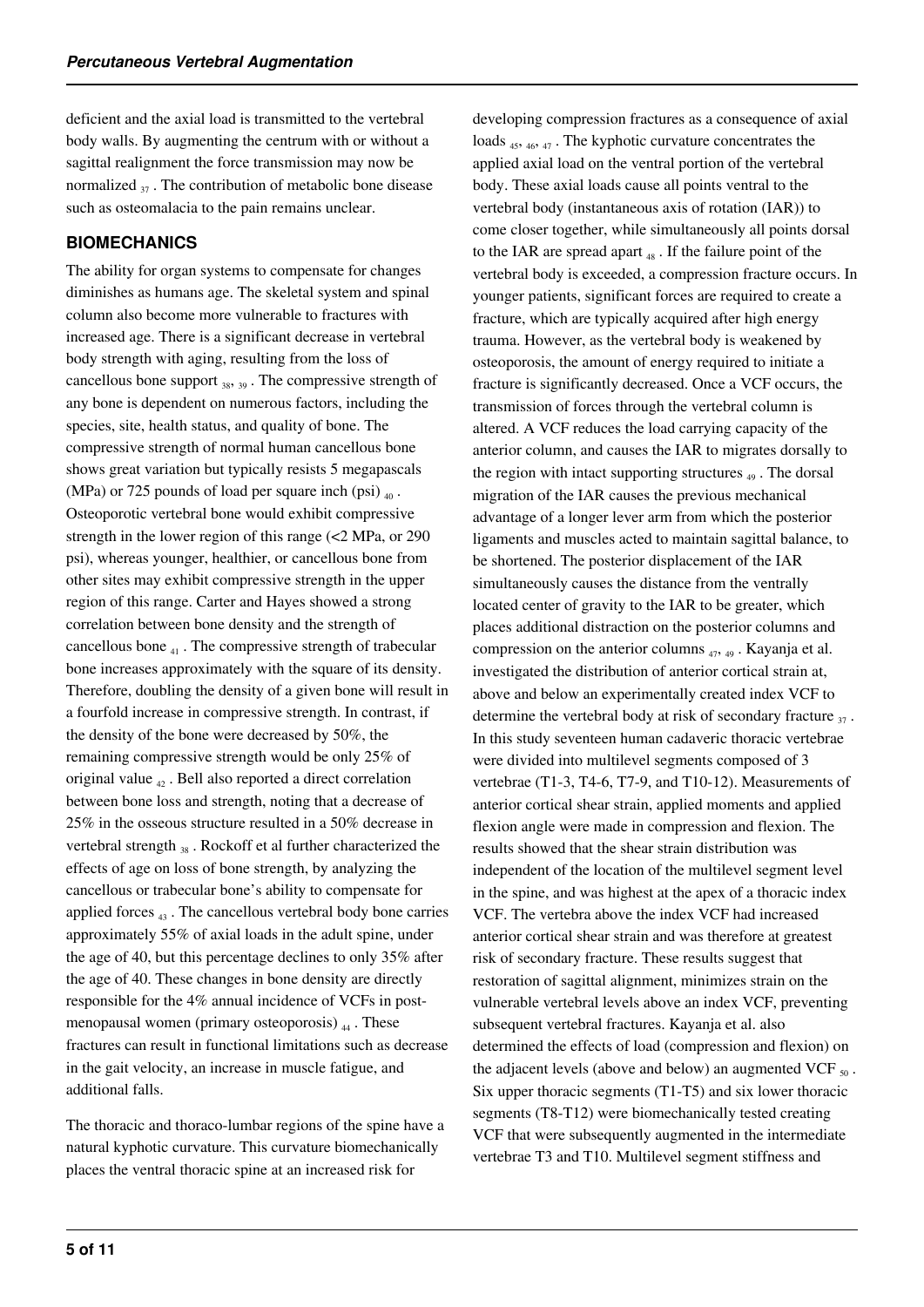adjacent vertebral strain at superior and inferior levels were measured before and after the vertebral augmentation. The results showed that VCF and augmentation reduced compressive and bending stiffness in vertebral segment, while the adjacent vertebral strain increased. The augmentation also caused a greater amount of strain on the inferior adjacent level compared to the superior level. These results suggested that cement augmentation reduces stiffness while increasing adjacent level strain primarily on the inferior adjacent vertebra and this alteration in strain distribution probably spares the superior adjacent vertebra from fracture.

#### **FILLER MATERIALS**

The filling materials used for vertebral augmentation require good biocompatibility, good biomechanical strength and stiffness, and good radiopacity for the fluoroscopically guided procedures .

Polymethylmethacrylate has been the material most commonly used during vertebral augmentation procedures . As of April 2004 the FDA did approve the labeling of certain brands of PMMA for the treatment of pathological fractures of the vertebral body due to osteoporosis and tumor using a kyphoplasty technique  $_{51}$ . PMMA is reportedly bioinert and shows good biocompatibility over long-term follow-up. Several inherent advantages to PMMA include familiarity for orthopaedic surgeons, ease of handling, good biomechanical strength and stiffness, and cost effectiveness. Several disadvantages, on the other hand, include; no biologic potential to remodel or integrate into the surrounding bone, no direct bone apposition, excessive inherent stiffness, high polymerization temperature, and potential monomer toxicity. Although good clinical results have been reported in several series of both vertebroplasty and kyphoplasty procedures  $_3$ ,  $_{19}$ ,  $_{30}$ ,  $_{31}$ ,  $_{32}$ ,  $_{33}$ ,  $_{34}$ ,  $_{35}$ ,  $_{52}$ , it is still unclear whether some component of the pain relief is secondary to the mechanical stabilization, chemical toxicity, or thermal necrosis of surrounding tissues and nerve ends. The concern regarding thermal bone necrosis is still theoretical as to date, there has been no obvious evidence to support this  $_{53}$ ,  $_{54}$ .

Calcium phosphate cement offers the potential for resorption of the cement over time and replacement with new bone as a biological method to restore vertebral body mass and avoid any potential thermal effects of PMMA . This material is also expected to work as an optimum carrier for osteoinductive proteins . Preclinical animal studies and

human pilot studies have shown that these calcium phosphate cements are highly osteoconductive and undergo gradual remodeling with time . There are only a few published manuscripts reporting histologic data with calcium phosphate cement in vertebroplasty model  $_{60}$ ,  $_{61}$ ,  $_{62}$ . In general the cement undergoes resorption and remodeling, that was apparent as fragmentation with vascular invasion and bone ingrowth into the material. The reports also described evidence of osteoclastic resorption of the cement and direct bone apposition in a pattern that suggested remodeling similar to that of normal bone. Turner et al. tested both PMMA and calcium phosphate cement (BoneSource ®, Stryker Orthopaedics, Mahwah, NJ) in a canine vertebral body defect. In their study, both materials were well integrated histologically, but calcium phosphate underwent resorption and remodeling, and demonstrated excellent biocompatibility and osteoconductivity  $_{61}$ . Takikawa et al. also reported greater than 80% direct apposition to cancellous bone in post-operative osteopenic sheep vertebrae at 3, 6, 12, and 24 months  $\epsilon_0$ . A number of hydroxyapatite and calcium phosphate cements also have been biomechanically tested in vitro , most are able to restore mechanical integrity to the vertebral body  $_{64}$ ,  $_{65}$ ,  $_{66}$ .

Calcium sulfate, more commonly known as plaster of Paris, has a long clinical history for use as a bone graft substitute in various skeletal sites. This material is injectable, osteoconductive, and cures with a limited exothermic reaction . Calcium sulfate paste has also been reported to significantly augment pull-out strength when used for augmentation of pedicle screw fixation  $\epsilon_7$ . However, this material is rapidly resorbed  $_{68, 69, 70}$ , it might not be able to support spinal alignment while it is remodeling, therefore it would likely be inappropriate for use in a vertebral augmentation procedure.

These calcium phosphate and sulfate cements have some problems including their low viscosity, handling characteristics different from those of PMMA, and high cost. These products are true cements, that is ions in suspension. As such they exhibit thixotropic properties in that when pressurized in a confined space such as a delivery tube, the suspension dewaters leaving chalk that cannot advance through a tube or even percolate through the interstices of the bone. Many synthetic bone substitute cements are currently being developed but none are yet readily available for use in the spine.

Composite materials (acrylic cements in conjunction with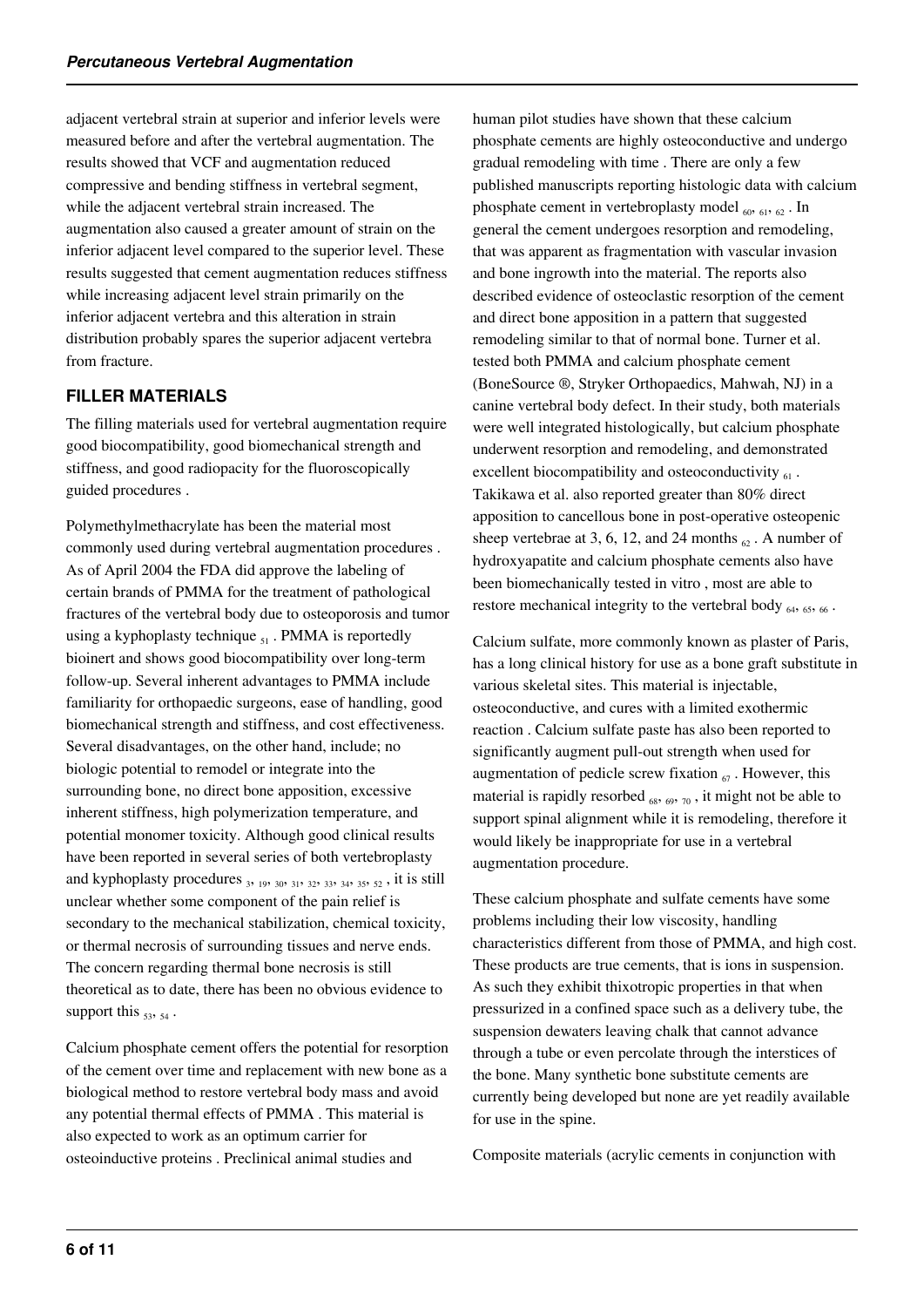ceramics) are bioactive, highly radiopaque, and feature excellent mechanical properties . One such material, Cortoss ® (terpolymer resin reinforced with combeite glass-ceramic particles, Orthovita, Malvern, PA) is currently undergoing clinical trials for vertebroplasty and kyphoplasty in the United States and has been reported to be a potential alternative to PMMA. Cortoss was approved for vertebroplasty in Europe in January 2003 based on the results of a prospective clinical trial conducted in Europe . Its osteoconductivity has been proven in several animal models , but no human histology has been reported to date.

#### **BIOPSY RESULTS**

A diagnostic bone biopsy can be easily performed during a Kyphoplasty procedure and does not affect the safety of the procedure if done appropriately. We histologically evaluated 178 biopsies obtained from 142 patients during 246 kyphoplasty procedures. These showed partially necrotic fragments of bone as well as areas of fibrosis and variable stages of woven bone suggesting ongoing fracture healing . The specimens obtained from 30 patients (21%) showed marked increased osteoid in undecalcified sections. These thickened osteoid seams may suggest possible mineralization defect (osteomalacia). Osteoid can be increased either because of increased bone remodeling activity, or because of a mineralization defect. Tetracycline labeling is the only way to distinguish between these two diagnoses. Careful administration of tetracycline labels may help identify any correlation between vertebral fracture and osteomalacia. Also in this series, the biopsies of 4 patients provided a definite diagnosis of plasma cell dyscrasia, in otherwise unsuspected or unknown spinal lesions. These findings suggest that a biopsy is useful for all initial vertebral augmentation cases to rule out any occult lesions.

# **HISTOLOGY OF VERTEBRAL AUGMENTATION**

In spite of reported good clinical results, several aspects of the vertebral augmentation procedure are controversial, including the optimum methods of mixing and depositing the cement, the potential importance of a foreign body reaction at the cement-bone interface, efficacy of bone tamp usage, the use of relatively high concentrations of radiopaque agents and antibiotics in the cement, and the clinical indications for the procedure. We were able to study histologically four vertebral bodies from two cases 1 month and 2 years after cement augmentation, after a surgical corpectomy and at an autopsy  $_{54}$ . In this study the histology of vertebrae treated using the kyphoplasty technique revealed a dense cancellous shell around the cement mantle. This suggests that the tamping had displaced bone, essentially autografting the space around the cement. Bone immediately around the cement did not show extensive necrosis. However, foreign body giant cells contained material consistent with cement particles and/or barium sulfate. Particles were also identified within vascular spaces.

In a baboon vertebral augmentation study, the same histologic features were observed in the vertebrae treated with both vertebroplasty and kyphoplasty  $_{53}$ . There was evidence of a foreign body reaction to PMMA and a few necrotic segments of bone present in both the vertebroplasty and kyphoplasty vertebrae. It was not clear however whether the necrosis was caused by PMMA polymerization process or bone tamping procedures. Further histologic evaluation may help clarify the safety and efficacy of vertebral augmentation.

#### **ADJACENT AND REMOTE FRACTURES**

One theoretical issue continuously raised by spine practitioners regards the incidence of remote and adjacent level vertebral compression fractures after an index vertebral compression fracture has been augmented by either vertebroplasty or kyphoplasty. Keller et al. investigated the biomechanics of age-related spinal deformity using a sagittal plane biomechanical model and showed that postural forces were responsible for initiation and propagation of osteoporotic spinal deformity in the elderly  $_{71}$ . Kayanja et al. reported their results of biomechanical tests for cadaveric thoracic wedge compression fractures and showed that anterior cortical strain was maximum at the apex of a thoracic kyphotic curve and the vertebral body immediately above it had the next highest strain with an increased risk of secondary fracture  $37$ . Moreover, Hasserius et al. reported a Swedish cohort, in a 10 year population based study of 598 individuals and suggested a prevalent vertebral deformity could predict both increased mortality and increased fracture incidence during the following decade in both men and women . Left untreated the incidence of subsequent vertebral fracture after an index fracture is reported in other studies as approximately 20%  $_{44}$ ,  $_{72}$ .

There was no consistent rate of subsequent fracture after vertebroplasty. From the vertebroplasty literature, one study reported a 52% rate of remote or adjacent level fractures after vertebroplasty  $_{22}$ . A second study reported a 12% rate of remote (one thirds) and adjacent (two thirds) level fractures  $73$ .

From the kyphoplasty literature, Harrop et al. reported that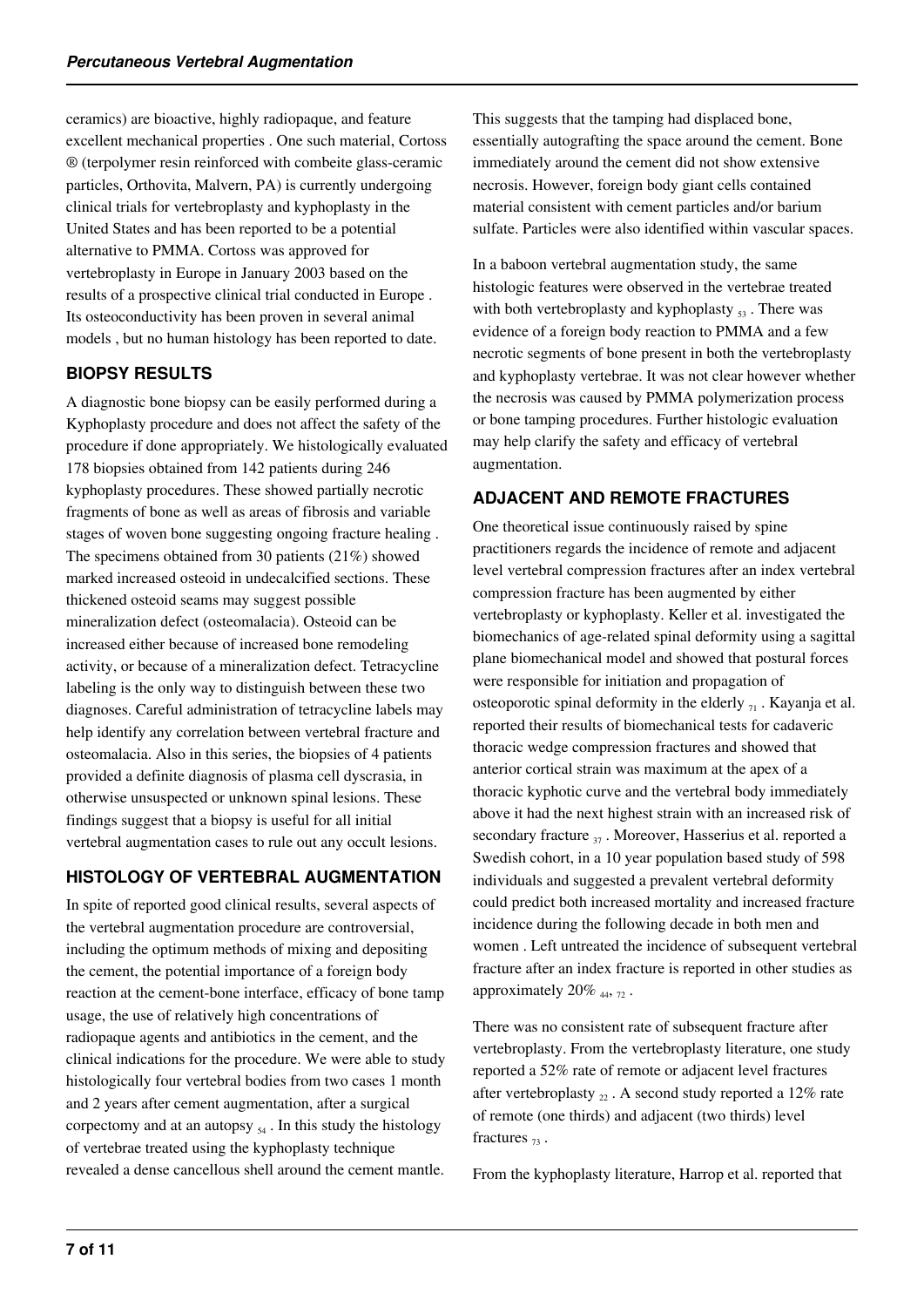the incidence of post-Kyphoplasty vertebral compression fracture in the primary osteoporotic patients was 11.25 % (9 fractures / 80 patients), while the incidence in the steroid induced osteoporotic patients was 48.6 % (17 fractures / 35 patients)  $\tau_4$ . The above results imply that the intervention, kyphoplasty, in primary osteoporotic patients does not increase the rate of remote or adjacent level fractures compared to the published natural history reports. These results also imply that the secondary osteoporotic patients are in fact at increased risk compared to primary osteoporotic patients for subsequent vertebral compression fractures although there is no natural history bench mark to which we can compare this rate. Fribourg et al. also reported the results of retrospective review of charts and radiographs of patients who underwent kyphoplasty . Among 38 patients with 47 treated levels, 10 patients sustained 17 subsequent fractures in this study (9; at adjacent above, 4 at adjacent below, 4 at remote levels). While this report is informative, 40 % (15 cases) of the patients in this series had known oncologic diseases and 7 cases were steroid use patients with known increased risk for subsequent fractures.

#### **CONCLUSIONS**

Osteoporotic VCFs pose a significant clinical problem including spinal deformity, pain, reduced pulmonary function and mobility, as well as an overall increase in mortality in the elderly. Traditional medical and surgical options in many cases prove inadequate.

PVP is a relatively non-invasive technique that has gained increased acceptance over the last decade in the treatment of symptomatic osteoporotic vertebral fractures. The available clinical studies describe pain relief achieved in greater than 90% of symptomatic osteoporotic fractures, with only infrequent, mostly minor, complications. Some of the drawbacks of PVP, stem from the use of PMMA, because of its toxicity and poor handling characteristics, rather than from the procedure itself.

Kyphoplasty is a modification of PVP that may add a margin of safety by virtue of a lower observed incidence of cement leakage. Kyphoplasty has been shown to be worthwhile in acute vertebral fractures to predictably restore vertebral height and to facilitate a controlled fill of the vertebral body. Favorable outcomes in early trials appear to imply that kyphoplasty permits early mobilization, which has the potential to decrease mortality. Considering the greater mortality that is associated with osteoporotic compression fractures, early mobilization in these patients is of prime

#### importance.

The next logical step beyond treatment of evident vertebral fractures is prophylactic augmentation. Prevention of osteoporotic vertebral fractures with a combination of pharmacologics and timely reinforcement of at-risk osteoporotic vertebrae is the ultimate goal aside from prevention of osteoporosis itself. It is here that new osteoconductive synthetic composites will figure more prominently as an emerging alternative to cement. Advances in minimally invasive surgical techniques, imaging, and synthetic engineering are rapidly changing the treatment protocols available for osteoporotic compression fracture.

#### **CORRESPONDENCE TO**

Daisuke Togawa, MD, PhD Cleveland Clinic Spine Institute, A-41 9500 Euclid Avenue, Cleveland, Ohio 44195, USA. Phone: +1-216-444-5987 Facsimile: +1-206-350-8578 Email: Daisuke@Togawa.MD, or DaisukeTogawa@aol.com

#### **References**

1. Galibert P, Deramond H, Rosat P, et al: [Preliminary note on the treatment of vertebral angioma by percutaneous acrylic vertebroplasty]. Neurochirurgie 33:166-168, 1987 2. Mathis JM, EcKel TS, Belkoff SM, et al: Percutaneous vertbroplasty; a therapeutic option for pain associated with vertebral compression fracture. J Back and Musculoskel Rehab 13:11-17, 1999

3. Jensen ME, Evans AJ, Mathis JM, et al: Percutaneous polymethylmethacrylate vertebroplasty in the treatment of osteoporotic vertebral body compression fractures: technical aspects. AJNR Am J Neuroradiol 18:1897-1904, 1997 4. Bai B, Jazrawi LM, Kummer FJ, et al: The use of an injectable, biodegradable calcium phosphate bone substitute for the prophylactic augmentation of osteoporotic vertebrae and the management of vertebral compression fractures. Spine 24:1521-1526, 1999

5. Barr JD, Barr MS, Lemley TJ, et al: Percutaneous vertebroplasty for pain relief and spinal stabilization. Spine 25:923-928, 2000

6. Einhorn TA: Vertebroplasty: an opportunity to do something really good for patients. Spine 25:1051-1052, 2000

7. Cotten A, Boutry N, Cortet B, et al: Percutaneous vertebroplasty: state of the art. Radiographics 18:311-320; discussion 320-313, 1998

8. Mathis JM, Petri M, Naff N: Percutaneous vertebroplasty treatment of steroid-induced osteoporotic compression fractures. Arthritis Rheum 41:171-175, 1998

9. Cotten A, Dewatre F, Cortet B, et al: Percutaneous vertebroplasty for osteolytic metastases and myeloma: effects of the percentage of lesion filling and the leakage of methyl methacrylate at clinical follow-up. Radiology 200:525-530, 1996

10. Dean JR, Ison KT, Gishen P: The strengthening effect of percutaneous vertebroplasty. Clin Radiol 55:471-476, 2000 11. Heini PF, Walchli B, Berlemann U: Percutaneous transpedicular vertebroplasty with PMMA: operative technique and early results. A prospective study for the treatment of osteoporotic compression fractures. Eur Spine J 9:445-450, 2000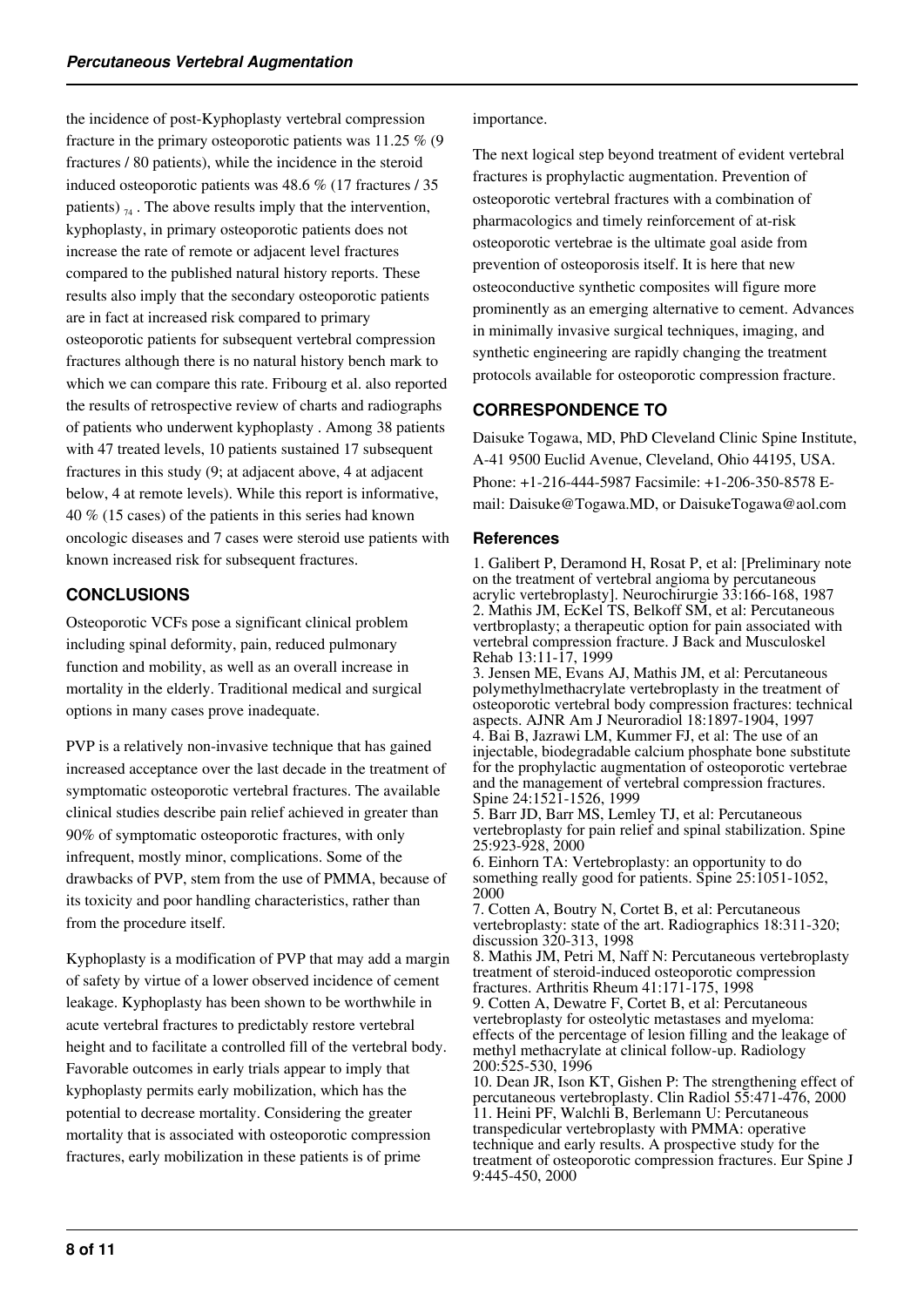12. Deramond H, Depriester C, Galibert P, et al: Percutaneous vertebroplasty with polymethylmethacrylate. Technique, indications, and results. Radiol Clin North Am 36:533-546, 1998 13. Cotten A, Duquesnoy B: Vertebroplasty: current data and future potential. Rev Rhum Engl Ed 64:645-649, 1997 14. Cortet B, Cotten A, Boutry N, et al: Percutaneous vertebroplasty in patients with osteolytic metastases or multiple myeloma. Rev Rhum Engl Ed 64:177-183, 1997 15. Weill A, Chiras J, Simon JM, et al: Spinal metastases: indications for and results of percutaneous injection of acrylic surgical cement. Radiology 199:241-247, 1996 16. Martin JB, Jean B, Sugiu K, et al: Vertebroplasty: clinical experience and follow-up results. Bone 25:11S-15S, 1999 17. Evans AJ, Jensen ME, Kip KE, et al: Vertebral compression fractures: pain reduction and improvement in functional mobility after percutaneous polymethylmethacrylate vertebroplasty retrospective report of 245 cases. Radiology 226:366-372, 2003 18. Cohen JE, Lylyk P, Ceratto R, et al: Percutaneous vertebroplasty: technique and results in 192 procedures. Neurol Res 26:41-49, 2004 19. Cortet B, Cotten A, Boutry N, et al: Percutaneous vertebroplasty in the treatment of osteoporotic vertebral compression fractures: an open prospective study. J Rheumatol 26:2222-2228, 1999 20. Cyteval C, Sarrabere MP, Roux JO, et al: Acute osteoporotic vertebral collapse: open study on percutaneous injection of acrylic surgical cement in 20 patients. AJR Am J Roentgenol 173:1685-1690, 1999 21. Maynard AS, Jensen ME, Schweickert PA, et al: Value of bone scan imaging in predicting pain relief from percutaneous vertebroplasty in osteoporotic vertebral fractures. AJNR Am J Neuroradiol 21:1807-1812, 2000 22. Grados F, Depriester C, Cayrolle G, et al: Long-term observations of vertebral osteoporotic fractures treated by percutaneous vertebroplasty. Rheumatology (Oxford) 39:1410-1414, 2000 23. Kim AK, Jensen ME, Dion JE, et al: Unilateral transpedicular percutaneous vertebroplasty: initial experience. Radiology 222:737-741, 2002 24. Kaufmann TJ, Jensen ME, Schweickert PA, et al: Age of fracture and clinical outcomes of percutaneous vertebroplasty. AJNR Am J Neuroradiol 22:1860-1863, 2001 25. Ryu KS, Park CK, Kim MC, et al: Dose-dependent epidural leakage of polymethylmethacrylate after percutaneous vertebroplasty in patients with osteoporotic vertebral compression fractures. J Neurosurg 96:56-61, 2002 26. Bostrom MP, Lane JM: Future directions. Augmentation of osteoporotic vertebral bodies. Spine 22:38S-42S, 1997 27. Padovani B, Kasriel O, Brunner P, et al: Pulmonary embolism caused by acrylic cement: a rare complication of percutaneous vertebroplasty. AJNR Am J Neuroradiol 20:375-377, 1999 28. Cunin G, Boissonnet H, Petite H, et al: Experimental vertebroplasty using osteoconductive granular material. Spine 25:1070-1076, 2000

29. Deramond H, Wright NT, Belkoff SM: Temperature elevation caused by bone cement polymerization during vertebroplasty. Bone 25:17S-21S, 1999

30. Lieberman IH, Dudeney S, Reinhardt MK, et al: Initial outcome and efficacy of "kyphoplasty" in the treatment of painful osteoporotic vertebral compression fractures. Spine 26:1631-1638, 2001

31. Coumans JV, Reinhardt MK, Lieberman IH: Kyphoplasty for vertebral compression fractures: 1-year clinical outcomes from a prospective study. J Neurosurg 99:44-50, 2003

32. Dudeney S, Lieberman IH, Reinhardt MK, et al: Kyphoplasty in the treatment of osteolytic vertebral compression fractures as a result of multiple myeloma. J Clin Oncol 20:2382-2387, 2002

33. Ledlie JT, Renfro M: Balloon kyphoplasty: one-year outcomes in vertebral body height restoration, chronic pain, and activity levels. J Neurosurg 98:36-42, 2003

34. Phillips FM, Ho E, Campbell-Hupp M, et al: Early radiographic and clinical results of balloon kyphoplasty for the treatment of osteoporotic vertebral compression fractures. Spine 28:2260-2265, 2003

35. Garfin SR, Yuan HA, Reiley MA: New technologies in spine: kyphoplasty and vertebroplasty for the treatment of painful osteoporotic compression fractures. Spine 26:1511-1515, 2001

36. Garfin SR, Reilley MA: Minimally invasive treatment of osteoporotic vertebral body compression fractures. Spine J 2:76-80, 2002

37. Kayanja MM, Ferrara LA, Lieberman IH: Distribution of anterior cortical shear strain after a thoracic wedge compression fracture. Spine J:in press, 2004

38. Bell GH, Dunbar O, Beck JS, et al: Variations in strength of vertebrae with age and their relation to osteoporosis.

Calcif Tissue Res 1:75-86, 1967 39. Perry O: Fracture of the vertebral end-plate in the lumbar

spine. Acta Orthop Scand 25:34-39, 1957

40. Park JB: Chapter 6: Structure-Property Relationships of Biological Materials. Biomaterials Science and Engineering. Plenum Pub Corp., New York, London, 1984.

41. Carter DR, Hayes WC: The compressive behavior of bone as a two-phase porous structure. J Bone Joint Surg Am 59:954-962, 1977

42. Tencer AF, Johnson KD: Chapter 2: Factors affecting the strength of bone. Biomechanics in orthopedic trauma: bone fracture and fixation. Philadelphia, PA, JB Lippincott Company, 1994.

43. Rockoff SD, Sweet E, Bleustein J: The relative contribution of trabecular and cortical bone to the strength of human lumbar vertebrae. Calcif Tissue Res 3:163-175, 1969 44. Lindsay R, Silverman SL, Cooper C, et al: Risk of new vertebral fracture in the year following a fracture. Jama 285:320-323, 2001

45. Haher TR, Felmy W, Baruch H, et al: The contribution of the three columns of the spine to rotational stability. A biomechanical model. Spine 14:663-669, 1989

46. Haher TR, Tozzi JM, Lospinuso MF, et al: The contribution of the three columns of the spine to spinal stability: a biomechanical model. Paraplegia 27:432-439, 1989

47. Haher TR, Bergman M, O'Brien M, et al: The effect of the three columns of the spine on the instantaneous axis of rotation in flexion and extension. Spine 16:S312-318, 1991 48. Benzel EC: Biomechanics of Spine Stabilization.

American Association of Neurological Surgeons: Illinois, pp 1-305, 2001.

49. Haher TR, O'Brien M, Felmly WT, et al: Instantaneous axis of rotation as a function of the three columns of the spine. Spine 17:S149-154, 1992

50. Kayanja MM, Togawa D, Lieberman IH: Biomechanical changes following the augmentation of experimental osteoporotic vertebral compression fracture in the cadaveric thoracic spine. Spine J 5:in press, 2005

51. http://www.fda.gov/cdrh/safety/bonecement.pdf: FDA Public Health Web Notification: Complications related to the use of bone cement and bone void fillers in treating compression fractures of the spine.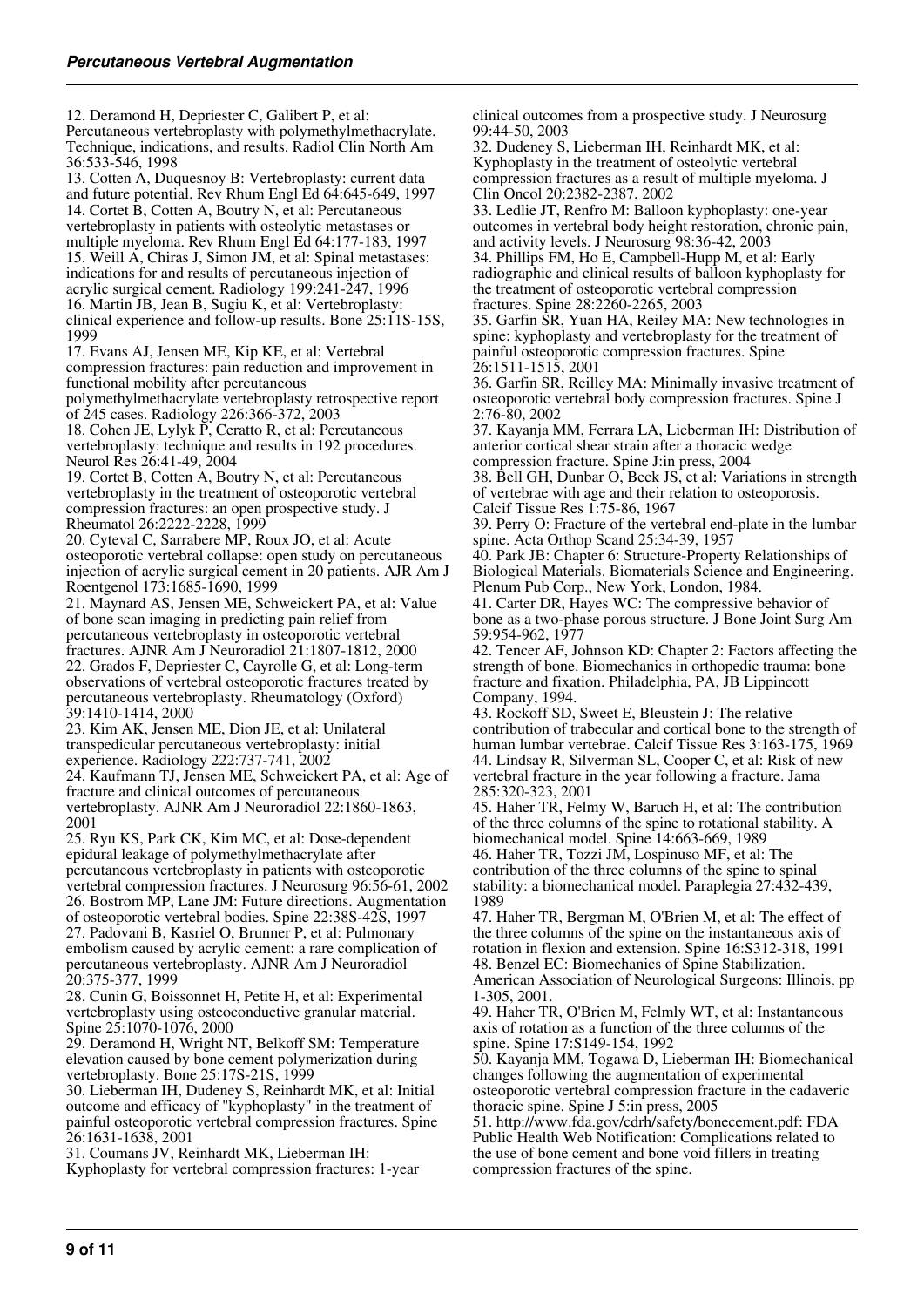52. Gangi A, Kastler BA, Dietemann JL: Percutaneous vertebroplasty guided by a combination of CT and fluoroscopy. AJNR Am J Neuroradiol 15:83-86, 1994 53. Kovacic J, Lieberman IH, Togawa D, et al: The behavior of polymethylmethacrylate during kyphoplasty and vertebroplasty in the primate spine - a gross and histologic

analysis. Spine J 3:79S, 2003 54. Togawa D, Bauer TW, Lieberman IH, et al: Histologic evaluation of human vertebral bodies after vertebral augmentation with polymethyl methacrylate. Spine 28:1521-1527, 2003

55. Larsson S, Bauer TW: Use of injectable calcium phosphate cement for fracture fixation: a review. Clin Orthop:23-32, 2002

56. Frankenburg EP, Goldstein SA, Bauer TW, et al: Biomechanical and histological evaluation of a calcium phosphate cement. J Bone Joint Surg Am 80:1112-1124, 1998

57. Goodman SB, Bauer TW, Carter D, et al: Norian SRS cement augmentation in hip fracture treatment. Laboratory and initial clinical results. Clin Orthop:42-50, 1998 58. Larsson S, Mattsson P, Bauer TW: Resorbable bone cement for augmentation of internally fixed hip fractures. Annales Chirurgiae et Gynaecologiae 88:205-213, 1999 59. Schildhauer TA, Bauer TW, Josten C, et al: Open reduction and augmentation of internal fixation with an injectable skeletal cement for the treatment of complex calcaneal fractures. J Orthop Trauma 14:309-317, 2000 60. Verlaan JJ, van Helden WH, Oner FC, et al: Balloon vertebroplasty with calcium phosphate cement augmentation for direct restoration of traumatic thoracolumbar vertebral fractures. Spine 27:543-548, 2002

61. Turner TM, Urban RM, Lim TH, et al: Vertebroplasty using injectable calcium phosphate cement compared to polymethylmethacrylate in a unique canine vertebral body large defect model. Trans 49th Annual Meeting of Orthopaedic Research Society, in New Orleans. 2003: Paper # 267.

62. Takikawa S, Bauer TW, Turner AS, et al: Comparison of injectable calcium phosphate cement and polymethylmethacrylate for use in vertebroplasty: In-vivo

evaluation using an osteopenic sheep model. Trans. Society of Biomaterials. 2002: 231., 2002

63. Lim TH, Brebach GT, Renner SM, et al: Biomechanical evaluation of an injectable calcium phosphate cement for vertebroplasty. Spine 27:1297-1302, 2002

64. Belkoff SM, Mathis JM, Erbe EM, et al: Biomechanical evaluation of a new bone cement for use in vertebroplasty. Spine 25:1061-1064, 2000

65. Heini PF, Berlemann U, Kaufmann M, et al: Augmentation of mechanical properties in osteoporotic vertebral bones--a biomechanical investigation of vertebroplasty efficacy with different bone cements. Eur Spine J 10:164-171, 2001

66. Belkoff SM, Mathis JM, Deramond H, et al: An ex vivo biomechanical evaluation of a hydroxyapatite cement for use with kyphoplasty. AJNR Am J Neuroradiol 22:1212-1216, 2001

67. Rohmiller MT, Schwalm D, Glattes RC, et al: Evaluation of calcium sulfate paste for augmentation of lumbar pedicle screw pullout strength. Spine J 2:255-260, 2002 68. Glazer PA, Spencer UM, Alkalay RN, et al: In vivo

evaluation of calcium sulfate as a bone graft substitute for lumbar spinal fusion. Spine J 1:395-401, 2001

69. Stubbs D, Deakin M, Chapman-Sheath P, et al: In vivo evaluation of resorbable bone graft substitutes in a rabbit tibial defect model. Biomaterials 25:5037-5044, 2004 70. Walsh WR, Morberg P, Yu Y, et al: Response of a calcium sulfate bone graft substitute in a confined cancellous defect. Clin Orthop:228-236, 2003

71. Keller TS, Harrison DE, Colloca CJ, et al: Prediction of osteoporotic spinal deformity. Spine 28:455-462, 2003 72. Silverman SL: The clinical consequences of vertebral compression fracture. Bone 13 Suppl 2:S27-31, 1992 73. Uppin AA, Hirsch JA, Centenera LV, et al: Occurrence of new vertebral body fracture after percutaneous vertebroplasty in patients with osteoporosis. Radiology 226:119-124, 2003

74. Harrop JS, Prpa B, Reinhardt MK, et al: Primary and Secondary Osteoporosis' Incidence of Subsequent Vertebral Compression Fractures After Kyphoplasty. Spine 29:2120-2125, 2004